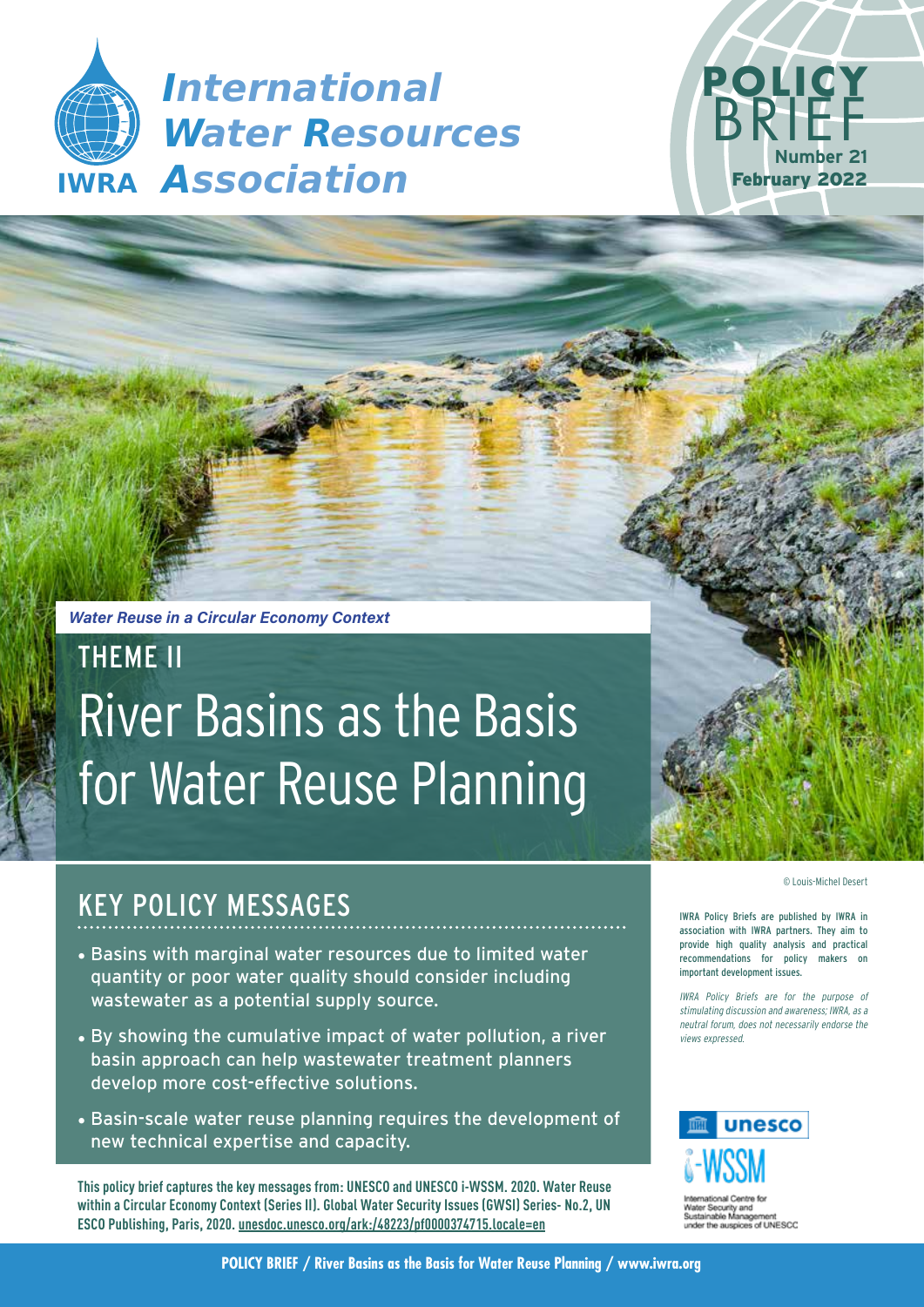Water reuse planners can develop more sustainable, integrated solutions, by taking a river basin approach that accounts for the cumulative impact of upstream pollution sources, in combination with the characteristics of downstream communities. the receiving water body, and consumers of reused water and bi-products.

#### **DEVELOP COMPREHENSIVE WATER BUDGETS FOR BASINS**

A river basin refers to the total area of land drained by a river and its tributaries. The river basin approach allows managers to develop water budgets to help plan for how to meet water demands, given the available water supply within a hydrologic unit.

The availability of water in a basin depends upon not only the *volume* of water available, but also the *quality* of the water. Yet despite the widespread use of river basins as the basis for water resources management, the basin is rarely used as the functional unit for decision-making on water reuse and wastewater treatment Compromised water quality can prevent its immediate use for some purposes, while it might still be viable for other uses. As such, it is also important to assess water demands in terms of quality requirements to evaluate water availability. Comprehensive basin water budgets should include the quality of water supplied and water demand, allowing for better accounting for the water reuse potential in basins.

### **TRANSFORM WASTEWATER INTO AN ASSET FOR RIVER BASINS**

In regions with marginal water resources, water reuse can provide an essential source of supply at the local and basin scales. Consideration of water reuse in water



**The Iguazu falls, Brazil** © CDC

budgeting transforms the water system from use-to-waste into a circular model. The circular model treats wastewater as a potential water source to help meet new and increasing demands, as shown in a case study in the Iguazu River (Box 1). Additionally, increasing water availability from reuse can allow more water to remain instream to meet environmental demands.

#### **ADDRESS POLLUTION HOLISTICALLY AND STRATEGICALLY**

Historically, with smaller populations, more abundant resources, and less understanding of the environmental and human health impacts of pollution, many water managers followed the mantra, "Dilution is the solution to pollution." However, increased

River basins are widely used as the basis for water resources management, but rarely used for water reuse and wastewater treatment.

## **WATER REUSE CASE STUDY IN THE IGUAZU RIVER BASIN**

**To demonstrate the possibility of developing a circular economy system for river basin management, a case study in Brazil undertook a comprehensive assessment of water availability in the Iguazu River basin that considered treated sewage and industrial effluents as potential sources for industrial water use. Under the maximum possible reuse scenario, water abstraction decreased from 6% to 1% of available river volume. This would result in a larger volume of higher quality water available to downstream users and for the ecosystem, as industries reuse their effluent rather than releasing it into the river. Further, if industries maintain current abstraction rates, while also introducing reuse into their practices, their water availability could double.**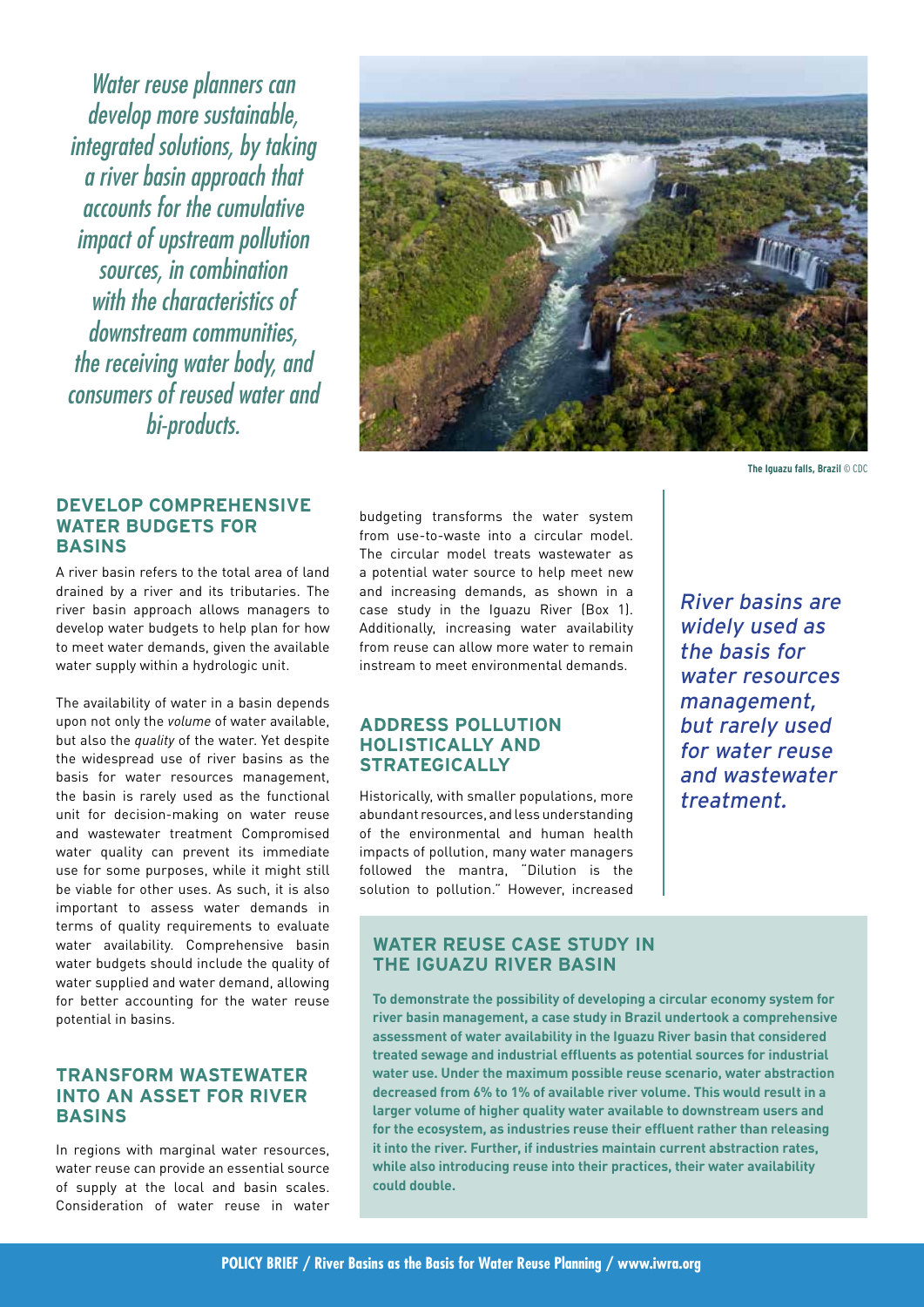water demand, decreased surface water quality, and changing water supply under climate change require new, strategic, and resilient approaches to managing pollution and water treatment.

Scientists and policymakers now recognize the need to understand pollution sources throughout a basin to effectively develop solutions to treat, reduce, or eliminate the discharge of pollution into waterways. Analysis of water quality issues on a basinscale should include all important sources of water quality impairment, including direct effluent discharges (e.g. from wastewater treatment plants, industrial facilities, stormwater outfalls, agricultural drains) and other diffuse pollution sources (e.g. illegal dumping and litter, excess use of fertilizers and pesticides, urban runoff, soil erosion).

Understanding the cumulative effects of different sources of water pollution and their interactions allows for the optimal deployment of water reuse and wastewater treatment investments throughout a basin. Ad hoc and isolated wastewater solutions, such as typically made by individual communities and industrial dischargers within a basin, provide limited, localized benefits. If planners make decisions based on individual end-of-pipe quality, the basin could lose opportunities for water reuse, downstream water use, investments in other regions of the basin, or ecosystem renewal and protection. Alternatively, consideration of characteristics of the upstream river basin, downstream users, and the receiving water body can yield more cost-effective and resilient water reuse solutions. The river basin approach can also improve and tailor effluent standards to the needs of a specific receiving water body, instead of using uniform or arbitrary water pollution control standards.

Reducing and managing key pollution sources within a river basin can more equitably allocate the cost of wastewater treatment and water purification, as well as reduce human health risks and increase environmental benefits. For example, the case study on the Iguazu River found that water extracted at the downstream water treatment plant contains organic material from effluent releases upstream. The authors suggest a strategy to require lower pollutant loads in upstream releases to provide the downstream users with better water availability, shifting the responsibility for pollution reduction to the polluter.



© freepik

River basin planning should also consider the downstream pollution reduction and environmental benefits of water reuse, whereby wastewater treatment plants and industries discharge less effluent into rivers.

### **APPLY INTEGRATED RIVER BASIN PLANNING TO OVERCOME BOUNDARY MISMATCHES**

The hydrological boundaries of basins do not correspond to the administrative boundaries of cities, states/ provinces, or countries; these mismatches complicate managing water resources. Integrated river basin planning offers a coordinating framework to identify the needs of users within basins to collaboratively establish basin goals, and work to achieve water quality effluent standards consistent with those goals. It is an iterative process that allows decision-makers to move from the traditional reactive approach to a proactive approach of managing available resources in any given basin through a structured, adaptive process.

Place-based solutions can overcome territorial mismatches, help gain buyin from stakeholders, and encourage cooperation among communities and their surroundings. A participatory approach can foster the identification of synergies across sectors and promote the development of projects that bring in key partners, such as industries with water needs consistent

The circular model views wastewater as a potential water source to help meet new and increasing demands.